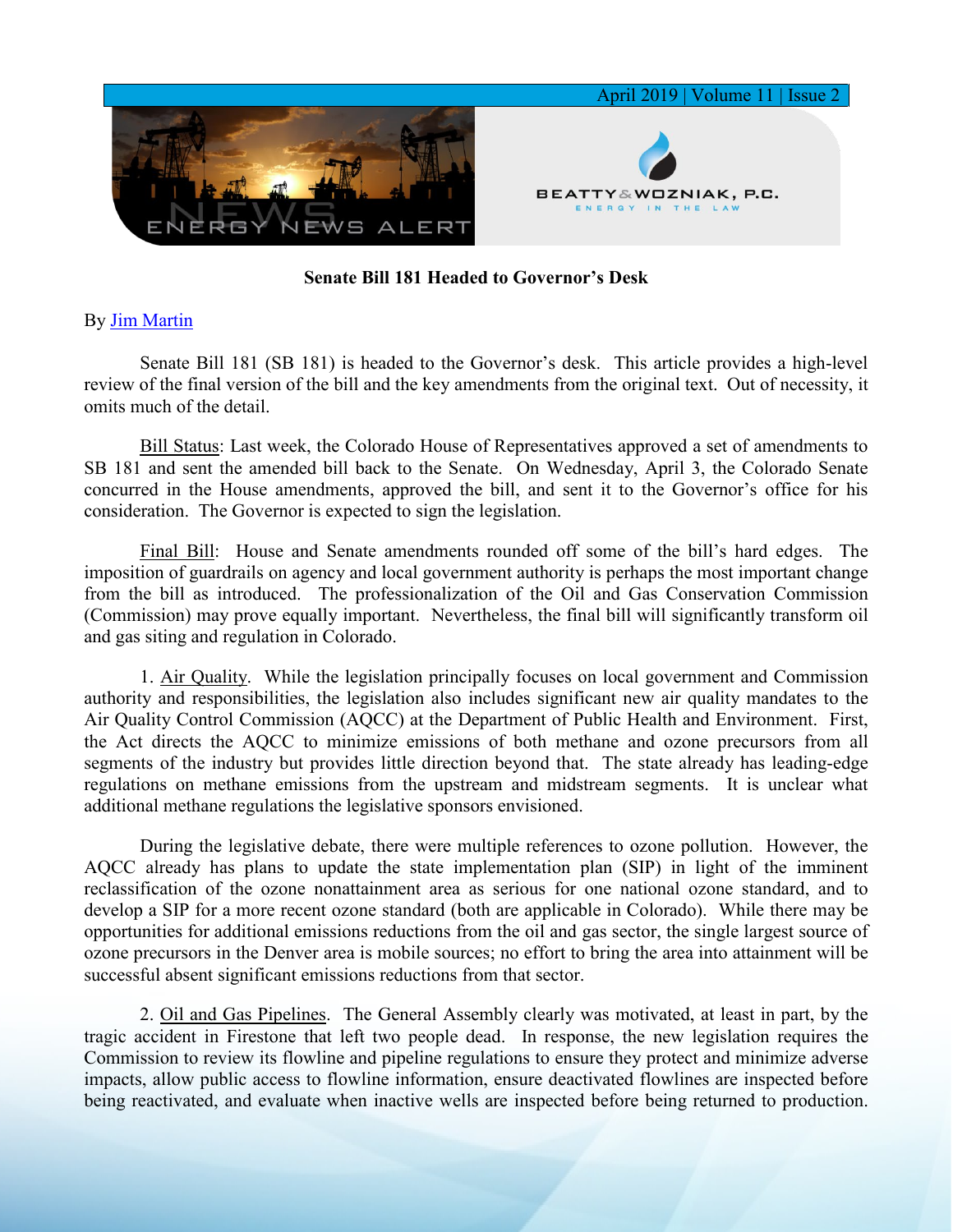However, the recently-adopted pipeline regulations already cover much of this ground; a rulemaking may be narrow in scope.

3. Land Use Jurisdiction to Local Governments. The final bill retains the core features of the legislation as it was introduced. Local governments now will have the option of regulating facility siting and surface impacts of oil and gas operations. In the case of local governments that elect to exercise those authorities, operators will have to first file permit applications with the local government with land use jurisdiction prior to or concurrently with filing requisite requests with the Commission.

The original bill referred in numerous places to "affected local governments," raising a concern that multiple local governments could assert land-use jurisdiction over a proposed facility. A House amendment clarified that it is only the local government with jurisdiction that can regulate oil and gas activities.

Many local governments will not elect to exercise these new authorities. In that case, operators will still file applications with the Commission just as they always have.

4. Local Government Guardrails. The House adopted an amendment specifying that local governments may address surface impacts but must do so "in a reasonable manner" to protect and minimize adverse impacts. The bill defines "minimize adverse impacts" to mean, to the extent reasonable and necessary, to protect public health and safety and the environment by avoiding adverse impacts and mitigating impacts that cannot be avoided. These amendments clarify that local governments cannot intrude into operational or downhole considerations and their actions must be reasonable and necessary.

5. Commission Guardrails. In parallel with the guardrails on local government authority, SB 181 constrains the Commission to regulate oil and gas operations "in a reasonable manner" to protect and minimize adverse impacts. As noted above, the term "minimize adverse impacts" is defined to require that agency actions must be reasonable and necessary.

6. Waste, Statutory Pooling & Royalties. SB 181's drafters introduced three technical changes with potentially far reaching impacts. "Waste" has been redefined to exclude nonproduction of oil and gas necessary to protect public health, safety, the environment and wildlife. SB 181 also amends the pooling statute to require an applicant to secure the consent of owners of more than 45 percent of the mineral interests to be pooled, excepting mineral interests that cannot be located. Finally, the legislation increases royalties from 12.5 percent to 13 percent for gas wells and 16 percent for oil wells.

7. Permit Backlog. One of the most contentious provisions in the original bill would have authorized the Director to refuse to issue permits upon a determination the permit required additional analysis or local government consultation. That authority would have lapsed upon the conclusion of a number of rulemakings. The final bill permits the Director to delay a final determination, based on objective criteria to be published in thirty days and following a public comment period. That authority will expire when four specific rulemakings have been completed: development of an alternative location analysis process for facilities to be located near populated areas; replacement of regulations designed to "foster" development with regulations designed to "regulate" operations; updates to the flowline regulations; and development of a method to assess cumulative impacts. These rules likely will be completed by July 1, 2020, when the Commission becomes a professional commission.